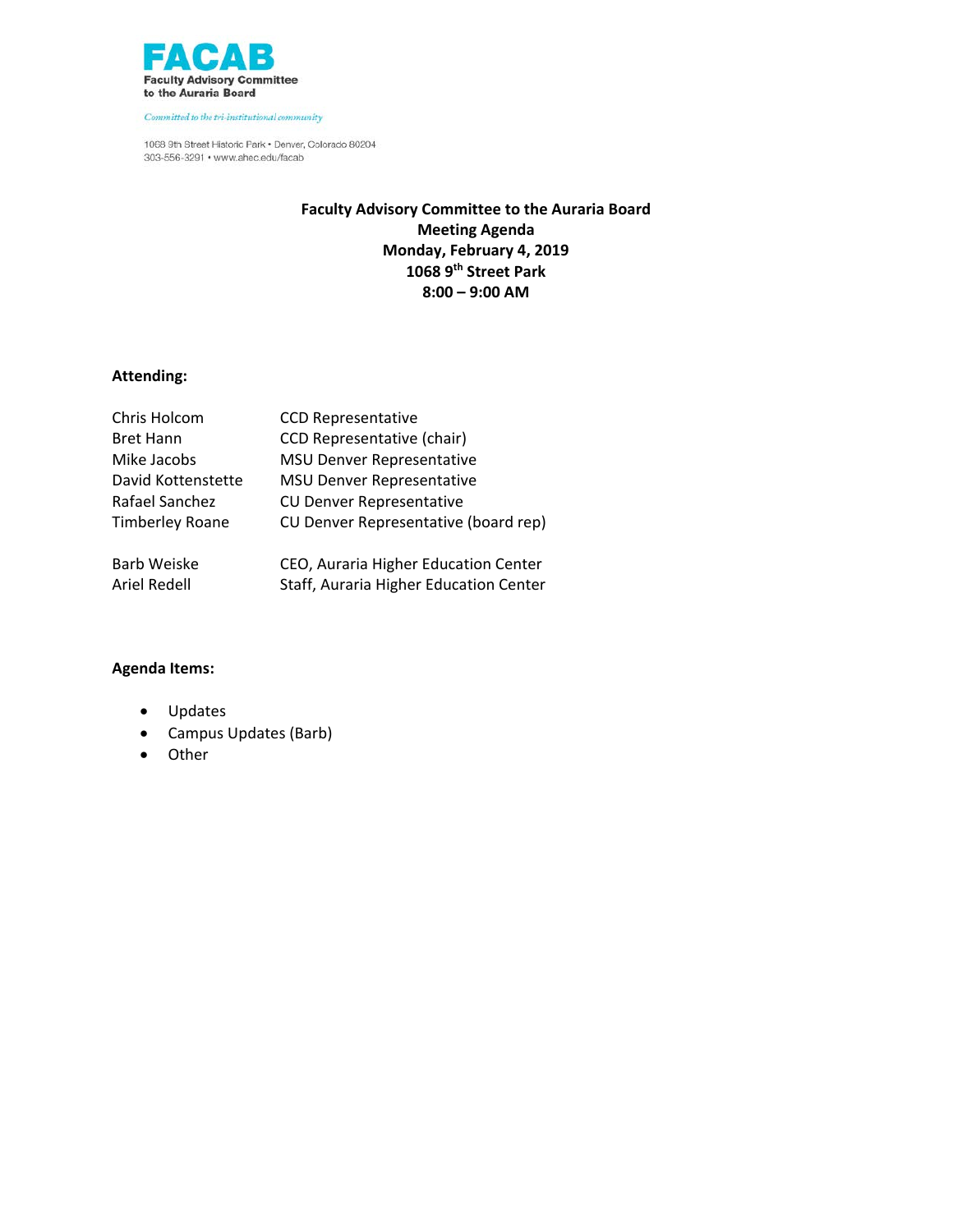

## **Faculty Advisory Committee to the Auraria Board Meeting Minutes February 4, 2019 1068 9th Street Park 8:00 – 9:00 AM**

#### **Attending/Present:**

| Chris Holcom       | <b>CCD Representative</b>            |
|--------------------|--------------------------------------|
| <b>Bret Hann</b>   | <b>CCD Representative (Chair)</b>    |
| David Kottenstette | <b>MSU Denver Representative</b>     |
| Mike Jacobs        | <b>MSU Denver Representative</b>     |
| Timberley Roane    | CU Denver Representative (ABOD rep)  |
| <b>Barb Weiske</b> | CEO, Auraria Higher Education Center |
| Ariel Redell       | Auraria Higher Education Center      |
|                    |                                      |

#### **Absent:**

Rafael Sanchez **CU Denver Representative** 

#### **1. Approval of Minutes:**

The minutes from the December 3, 2018 meeting were reviewed. Chris moved to approve the minutes. David seconded. **The motion carried unanimously.**

#### **2. Campus Updates:**

Barb formally announced her retirement to the group. She also provided some history of the campus and how it began; how her position came to be. She said that this is the most collaborative time in the history of the campus. Barb explained that the governor appointees from the Board of Directors are the search committee for her position, and the Board as a whole will make the final decision. There should be a new CEO on board by June, 2019.

David mentioned that there was an upset at the last faculty meeting regarding the RICOH copy center. He asked if there are plans to get another copy shop on campus. Barb said that there are no plans to get another copy shop. Folks can submit orders online, and they can send your copies back to you or you can pick them up; they have a location downtown. There are machines in the library for use and those machines can print the poster sized prints for students, faculty and staff. AHEC couldn't find a copy shop that wanted to come in. This issue was brought to advisory committees and all of the students from those committees didn't know about the copy center and didn't currently use it. The staff reps from those group indicated that it often was used for shipping. AHEC is looking into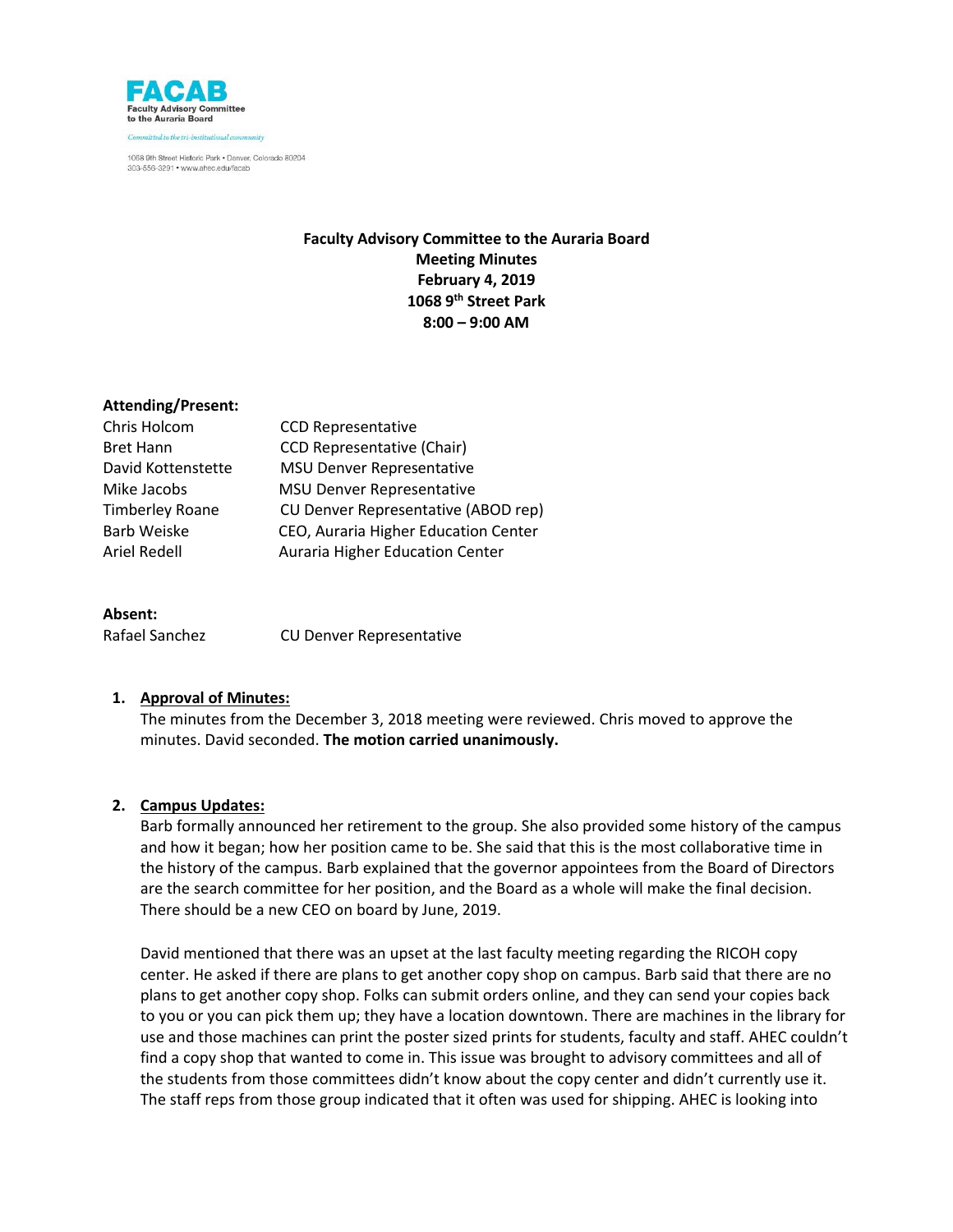

that service. The student life/activities offices also have their own large scale printers for students to use.

Barb explained that the old RICOH space has been discussed at the Reprogramming Task Force meetings. The Credit Union of Denver is going to move into some of the RIOCH space, and the remainder is slated for an expansion of the LGBTQ office. Additionally, the CU Denver Career Center is moving into the old Tivoli Theatres, so that will open up another large footprint that includes the old ID Center space, the Credit Union of Denver location and the CU Career Center. That full footprint will become a vendor restaurant space with seating. The Reprogramming group has done some exciting and extraordinary things. CU Career Center and CU Experiential Learning Center will both move over to the theatres in the fall of 2019.

Bret asked if Auraria is responsible for ad-astra, which is a rooming program. Barb responded, saying that is a CCD specific program. It's similar to EMS. Each institution has their own rooming system/program. Timberley asked how they work together. Barb explained that the master system is EMS and that they should all interface with EMS, so everyone should be able to see who is in which classroom.

The group asked about the history of Golda Meir house. Barb gave a short history of how the house got to campus. Barb and David talked a bit more about the history of campus, and where certain things are demarcated, even now.

Barb told the group that the other initiative that AHEC has been working on is the capital renewal project for the steam replacement system (\$18M) to natural gas. Auraria received a perfect score (on the cities numeric rating system) on all conditions with the exception of the "cash to the table" condition. Because of Auraria, that condition is actually being reconsidered at a state level. There will possibly be a different scoring process for Auraria in the future. Barb and team have been meeting with senators, house reps, etc to try and explain the project. She has four more meetings this week. Xcel is repairing and rebuilding their entire steam plant, so the campus is hoping to get out before that happens, otherwise the current utility costs would go up by 20%.

Bret asked if there was any talk of solar projects on campus. Barb mentioned that we have a solar array project slated for the roof of the Library. Also, the Arts Building currently has a full array. The Sustainable Campus Program has been working hard on that. The condition of the roof must be considered when thinking about where to place solar. Bret suggested some signage regarding the solar on campus, so people know about it.

Timberley asked if the steam replacement proposal doesn't get approved by the state, what happens. Barb explained that things would stay the same, the campus would eat the cost of the increase, and would run a high risk of failure. 8 buildings are served by that system and there is no back up system. Xcel is doing some emergency repairs to their system.

March 6, 2019 CCD Faculty Council date when Barb will visit and provide updates. Bret explained that he has been thinking about how to share more information, campus wide. Mike mentioned that their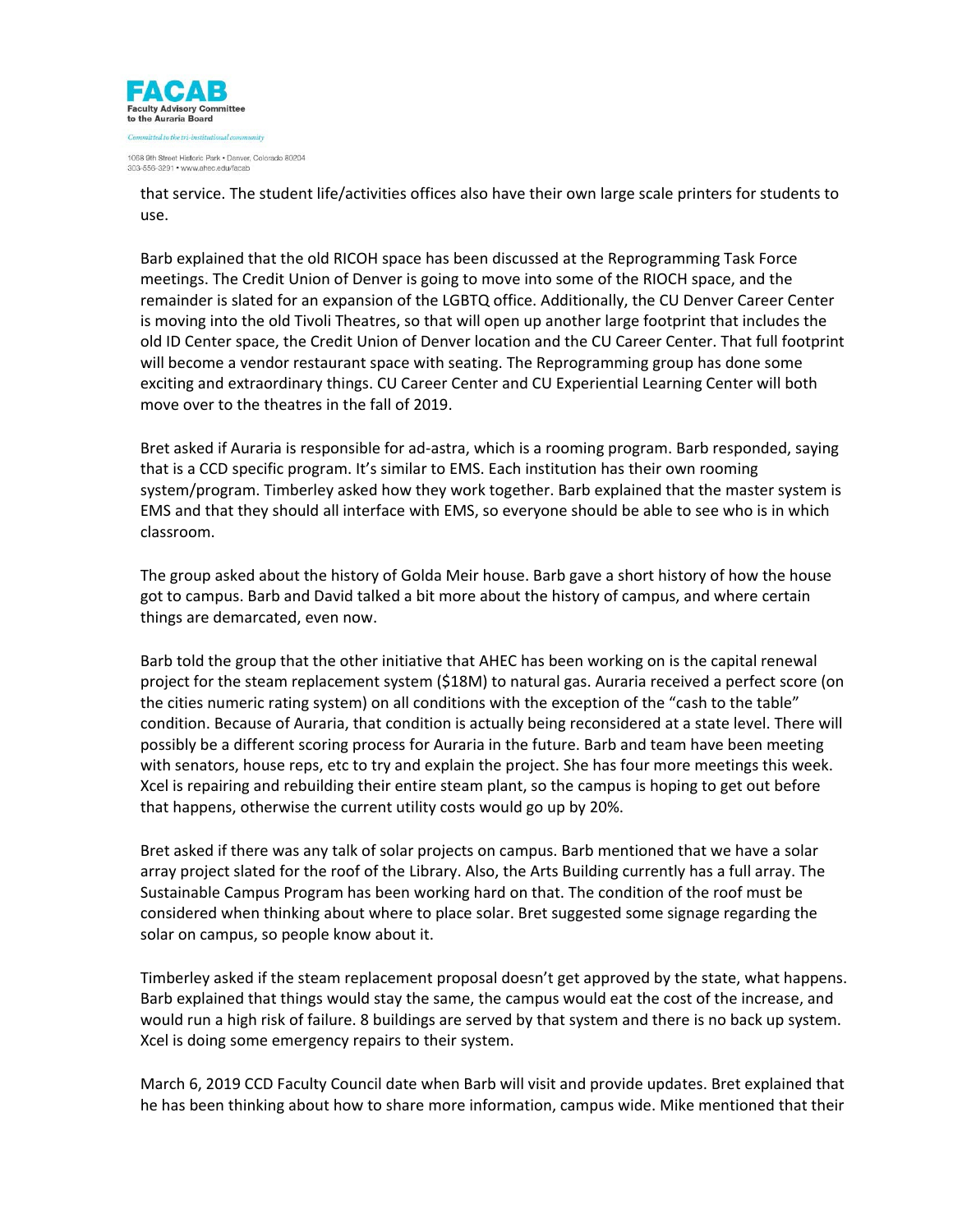

faculty council was bummed to hear about the parking increase. Bret mentioned that even the students feel they should have free parking. There are currently 5,600 parking spaces and over 40,000 students, faculty and staff on campus.

Mike asked about pool repairs in the PE/Events Center. The pool is permanently closed. There has been some conversation pursued (conceptual), about turning it into a conference center that would serve all of campus: The Center for Campus Events. Sporting events and other activities. The pool leaked so badly that it had to be closed. This plan isn't in stone, since there is no funding source yet, but it is exciting to think about. It would be a revenue builder and an opportunity for all the schools to utilize it.

Barb mentioned the Parking Passport option, which will not see a price increase next year. They can be customized depending on what days folks are on campus. It is a payroll deduction and it comes pre-tax.

Timberley asked if she needs to find another CU Denver rep for FACAB. Barb said that if she can find someone who can continue, that would be good. MSU Denver will also need a replacement in the fall. MSU and CCD ask for volunteers during their faculty senates.

**3. Adjournment:**

8:59am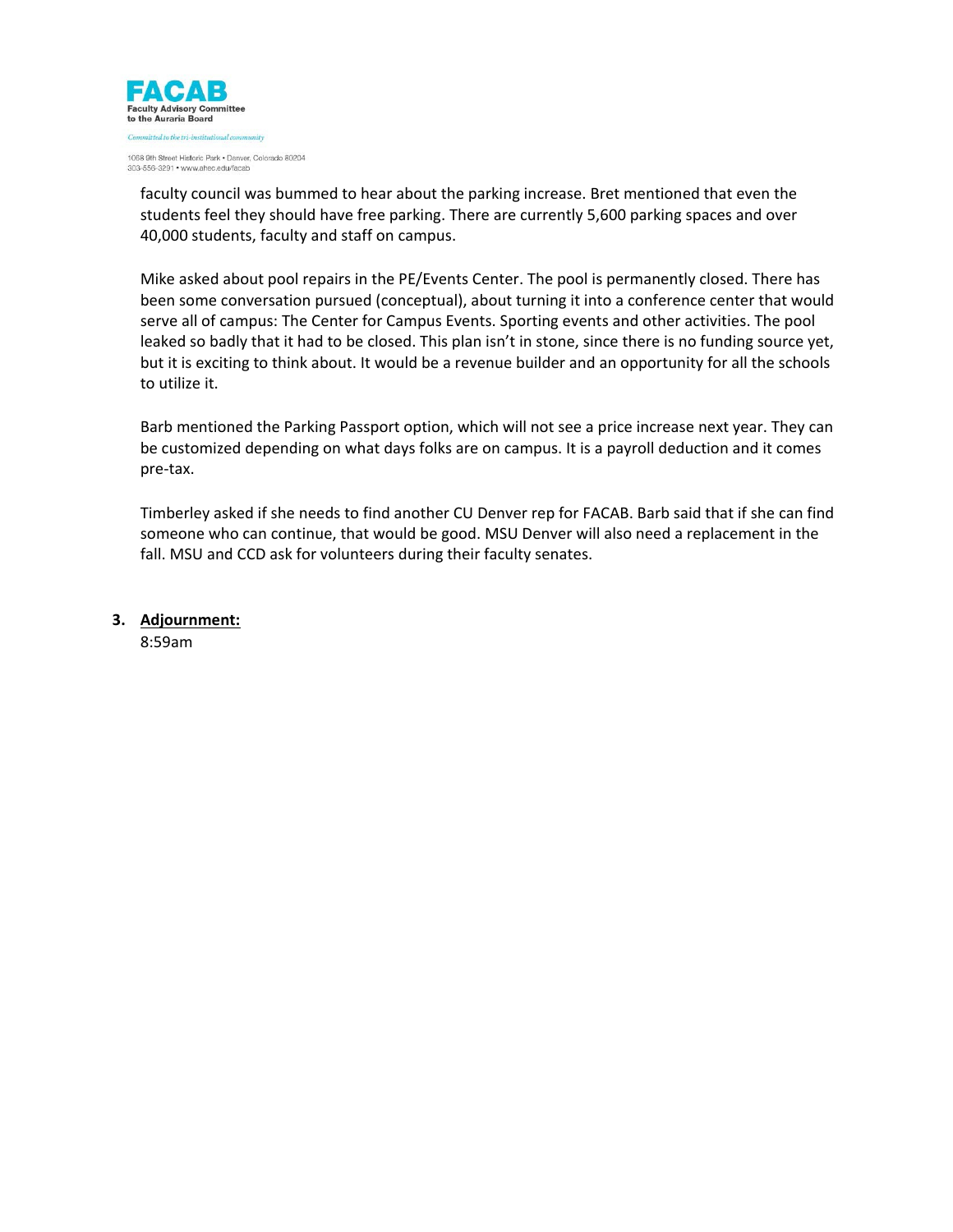

1068 9th Street Historic Park . Denver, Colorado 80204 303-556-3291 · www.ahec.edu/facab

## **Faculty Advisory Committee to the Auraria Board Meeting Agenda Monday, March 4, 2019 1068 9th Street Park 8:00 – 9:00 AM**

## **Attending:**

| Chris Holcom           | <b>CCD Representative</b>              |
|------------------------|----------------------------------------|
| <b>Bret Hann</b>       | <b>CCD Representative (chair)</b>      |
| Mike Jacobs            | <b>MSU Denver Representative</b>       |
| David Kottenstette     | <b>MSU Denver Representative</b>       |
| Vacant                 | <b>CU Denver Representative</b>        |
| <b>Timberley Roane</b> | CU Denver Representative (board rep)   |
| <b>Barb Weiske</b>     | CEO, Auraria Higher Education Center   |
| Ariel Redell           | Staff, Auraria Higher Education Center |

- i25 Central PEL Survey getting the word out
- Art Faculty: Restoration Project Update
- Barb visit to CCD Faculty Council
- ABOD report
- Campus Updates (Barb)
- Other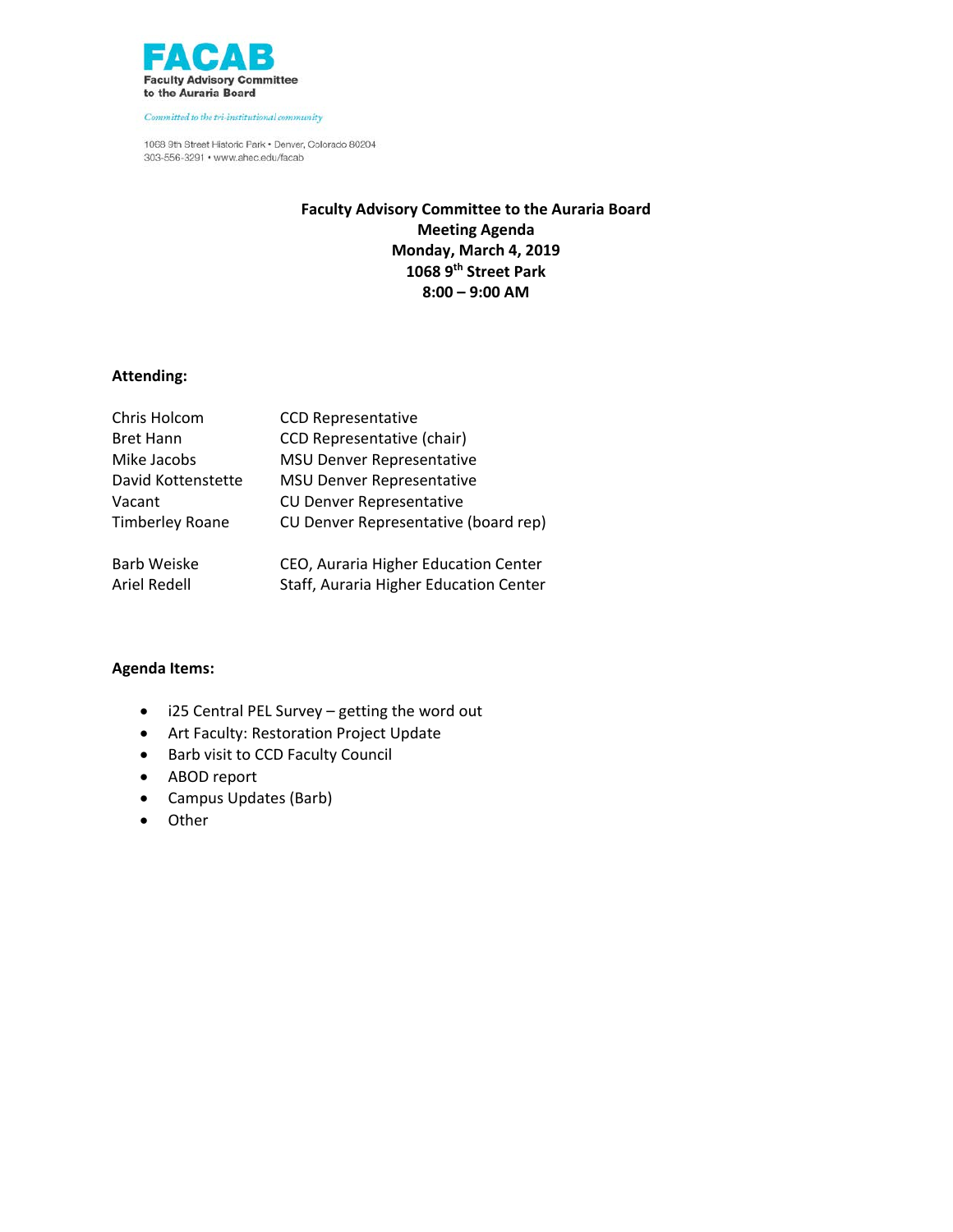

1068 9th Street Historic Park . Denver, Colorado 80204 303-556-3291 • www.ahec.edu/facab

## **Faculty Advisory Committee to the Auraria Board Meeting Agenda Monday, October 7, 2019 1068 9th Street Park 8:00 – 9:00 AM**

## **Attending:**

| Karey James            | <b>CCD Representative</b>              |
|------------------------|----------------------------------------|
| <b>Bret Hann</b>       | <b>CCD Representative (chair)</b>      |
| Mike Jacobs            | <b>MSU Denver Representative</b>       |
| Vacant                 | <b>MSU Denver Representative</b>       |
| Vacant                 | <b>CU Denver Representative</b>        |
| <b>Timberley Roane</b> | CU Denver Representative (board rep)   |
| Colleen Walker         | CEO, Auraria Higher Education Center   |
| Ariel Redell           | Staff, Auraria Higher Education Center |

- FACAB (purpose, responsibilities, functions)
- Goals for the Year
	- o Complete Count (census)
	- o Campus Safe Night (11/7)
- Tivoli Station (Campus Bookstore)
- Campus Updates
- Other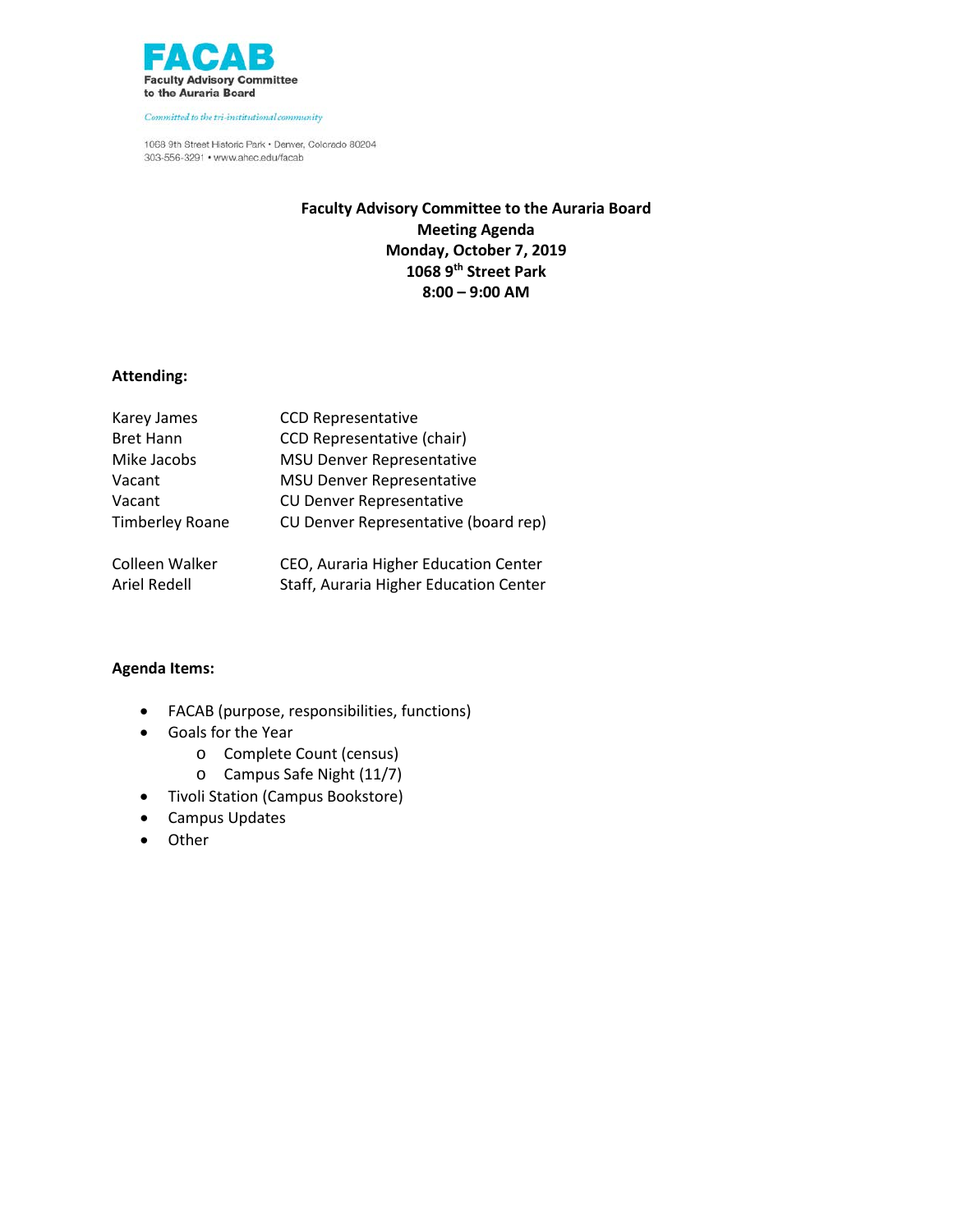

## **Faculty Advisory Committee to the Auraria Board Meeting Minutes October 7, 2019 1068 9th Street Park 8:00 – 9:00 AM**

### **Attending/Present:**

| <b>CCD Representative</b>            |
|--------------------------------------|
| <b>CCD Representative (Chair)</b>    |
| <b>MSU Denver Representative</b>     |
| <b>MSU Denver Representative</b>     |
| <b>CU Denver Representative</b>      |
| <b>CU Denver Representative</b>      |
| CEO, Auraria Higher Education Center |
| Auraria Higher Education Center      |
|                                      |

### **1. Approval of Minutes:**

No new minutes to approve.

### **2. FACAB (purpose, responsibilities, functions):**

Ariel will send out bylaws to the group.

#### **3. Goals for the Year:**

Census: important to the Chancellors and Presidents of the institutions. The governor reached out to them and noted the importance of the census count. Often, students get skipped/missed and the count is tied to federal funding. The question was posed: how can the group help to get students involved and counted.

Karey noted that CCD is hiring students to help take census. Karey will send some more information to the group after the meeting. Colleen noted that we want to have a safe space, and get information out about it, so that students are less nervous about getting counted. The group will continue to consider how to get this message out to the students and the campus as a whole. Karey noted that if there is an event already planned, maybe they could get tri-institutional buy in. Getting the word out ahead of time is helpful. Michael asked if there are going to be reps here to take the census. The group didn't know yet, but will gather more information.

Karey believes that it's going to be online. Computer labs included. Bret noted that the group will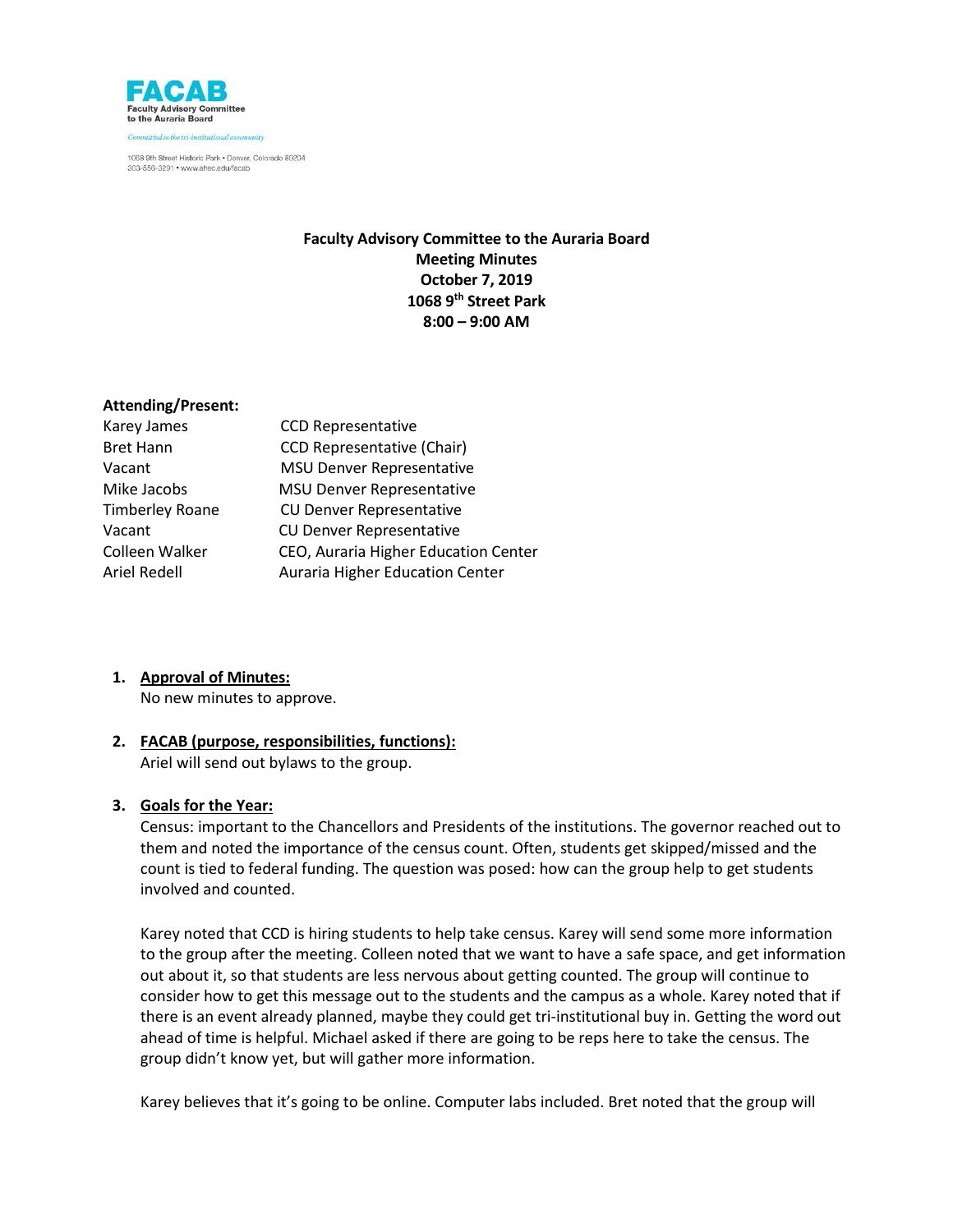

want to also note the DACA students, and make sure that we have all the info to provide for them. Colleen is going to try and find out point of contact and will keep the group updated. Michael will announce this at the next faculty senate meeting, in two weeks.

Campus Safe Night will take place on Thursday, November 7, 2019. This is an event where students, faculty and staff get together and walk the campus to look out for things that don't feel 10% safe (i.e. lights out, bushes too tall, trip hazards, etc). ACPD hosts. It will take place in the Tivoli Turnhalle, and from there, the ACPD will split everyone into groups and walk the campus. There will also be a speaker there this year discussing hate speech. Would love for FACAB to get the word out as well.

Bret noted that there have been a lot of skateboards, scooters and bikes around campus lately. Not just in the designated areas. He asked if AHEC staff could repaint the dismount zones signage on the ground.

Michael asked what the ACPD have been doing about the groups that come on campus (preachers, etc.) Colleen explained that the PD can't kick them off campus, but that staff are trying to do the best that they can to make sure that students still feel safe on campus. Karey asked about rules about harassing students. The law is on the side of free speech. She asked if the ABOD had bylaws. Ariel can provide the Board bylaws as well.

Michael noted that these groups are at the light rail stations often. Colfax at Auraria and the West Line. While he isn't against free speech, he said sometimes they are aggressive. Not super conducive to a learning environment.

### **4. Tivoli Station (Campus Bookstore):**

The Bookstore does fund campus improvements, safety measures, etc. A big question is how we can keep the students buying from the Bookstore and putting money back in to the campus instead of other competitors. Bret noted that book reps come to him, and he asks for the iTunes model. No one wants to pay \$300 for a text book. There is room for improvement in the current business model. For CCD students, the cost of books is something that keeps students from going to school. The legislature in Colorado passed a bill providing schools with grants to research OER (open education resources), so that students can get books online, which would be more accessible. If you adopt OER as a professor, you can be eligible to get grant money. One idea was to have the Bookstore figure out how to get through the process of OER. They could put together class packets for a cost. Michael noted that MSU has OER point people at their institution. Assembling the OER packets is tough, but super affordable for students. It's worth looking into options.

Timberley noted that they have contracts with a lot of the publishers also, so sometimes that makes things harder. They will put together packets for them. In the sciences, she doesn't know much about what is happening in OER land. She doesn't currently require a text book. Recommended hard copy or electronic copy along with a robust lecture. She also pulls current articles and uses that content. All of the institutions have their own online systems (Canvas, Blackboard, D2L, course management systems.)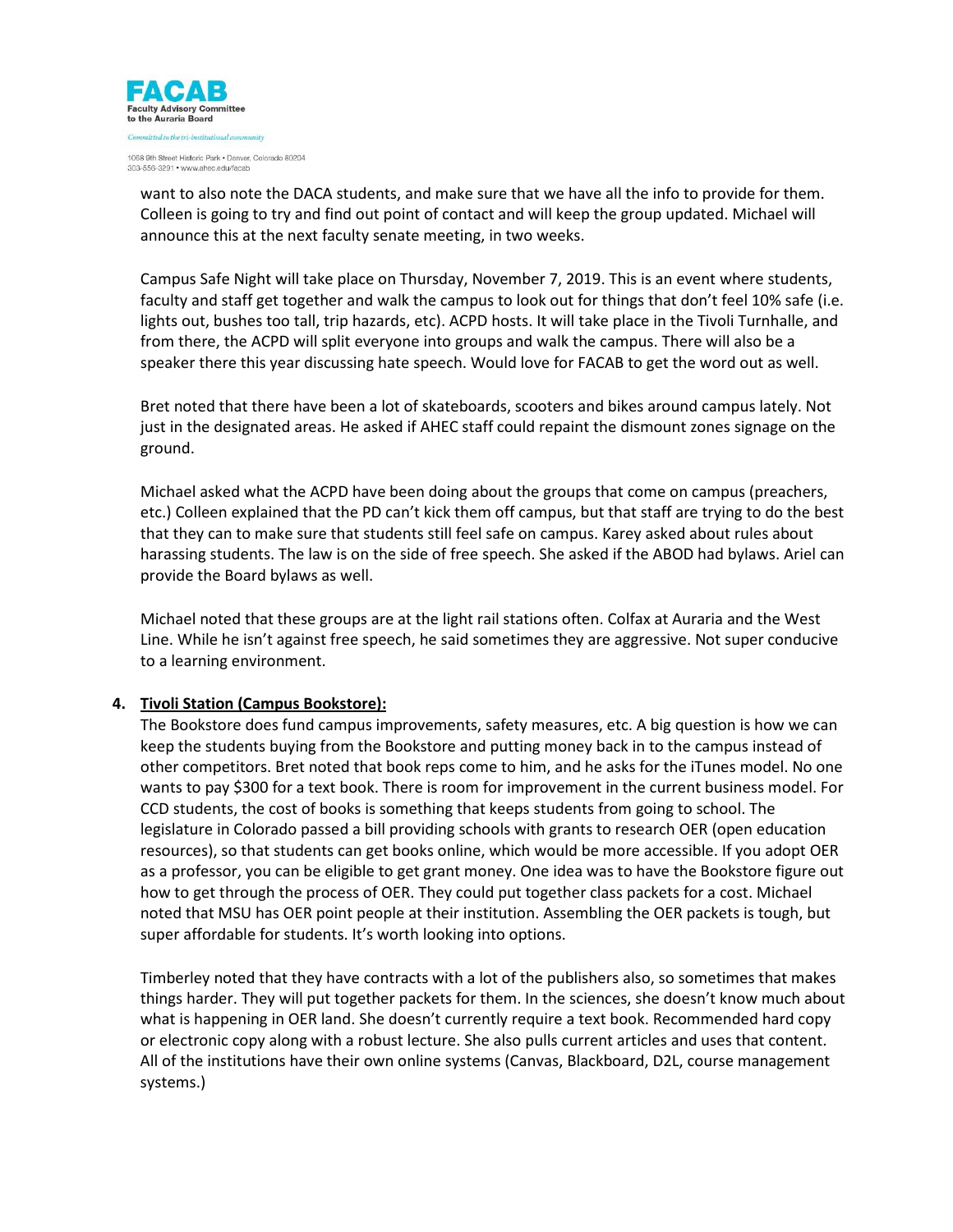

Another idea was brought up, to shrink down the bookstore footprint or have them partner with suppliers like Dell. Also considering what else students would want while on campus, and bringing those items to the Bookstore.

Michael asked what percentage of their profits go to campus improvements. Colleen noted that it all goes back to the campus. Critical infrastructure. She can probably find out the exact percentages (minus staff, etc). Timberley noted the loss of the copy center. Student orgs don't have a place to go get their flyers printed. SGA will do some for all three institutions. Her idea was to incorporate a small version of the copy center into the Bookstore. More like Staples. The mail center also went away when RICOH left and some folks miss being able to buy stamps.

Another idea that was brought up was for the Bookstore to order books instead of stocking everything on the shelves. Scholarships will only pay for their books through the official bookstore. Could still be ordered online. The group thought there should be some sort of campaign/education for the students around the Bookstore offerings. They also mentioned giving away a gift with purchase, like they do at some of the rental places (red bull, notepad, etc).

### **5. Campus Updates:**

Steam to Natural Gas project has begun. They will be putting in 4200 feet of pipe. It will be an 18 month project, all said and done. Timberley noted that they yell at each other over near North Classroom. And she sometimes sees workers sleeping on the grass.

#### **6. Other:**

Karey asked if we have electronic charging stations for small vehicles (like scooters). They are rolling out a Vespa style scooter that's electric. The kind that students would own and keep. Less than 50cc's you can park at the bike rack.

Timberley said that she has had some complaints from staff that AHEC vehicles are parking in 20 min spots between the library and science building for much longer than the allotted time. It prevents others from loading and unloading there. There are some service vehicles spots already in that location. Biggest concern is the mini vans. AHEC will look into this.

### **7. Adjournment:**

8:59am